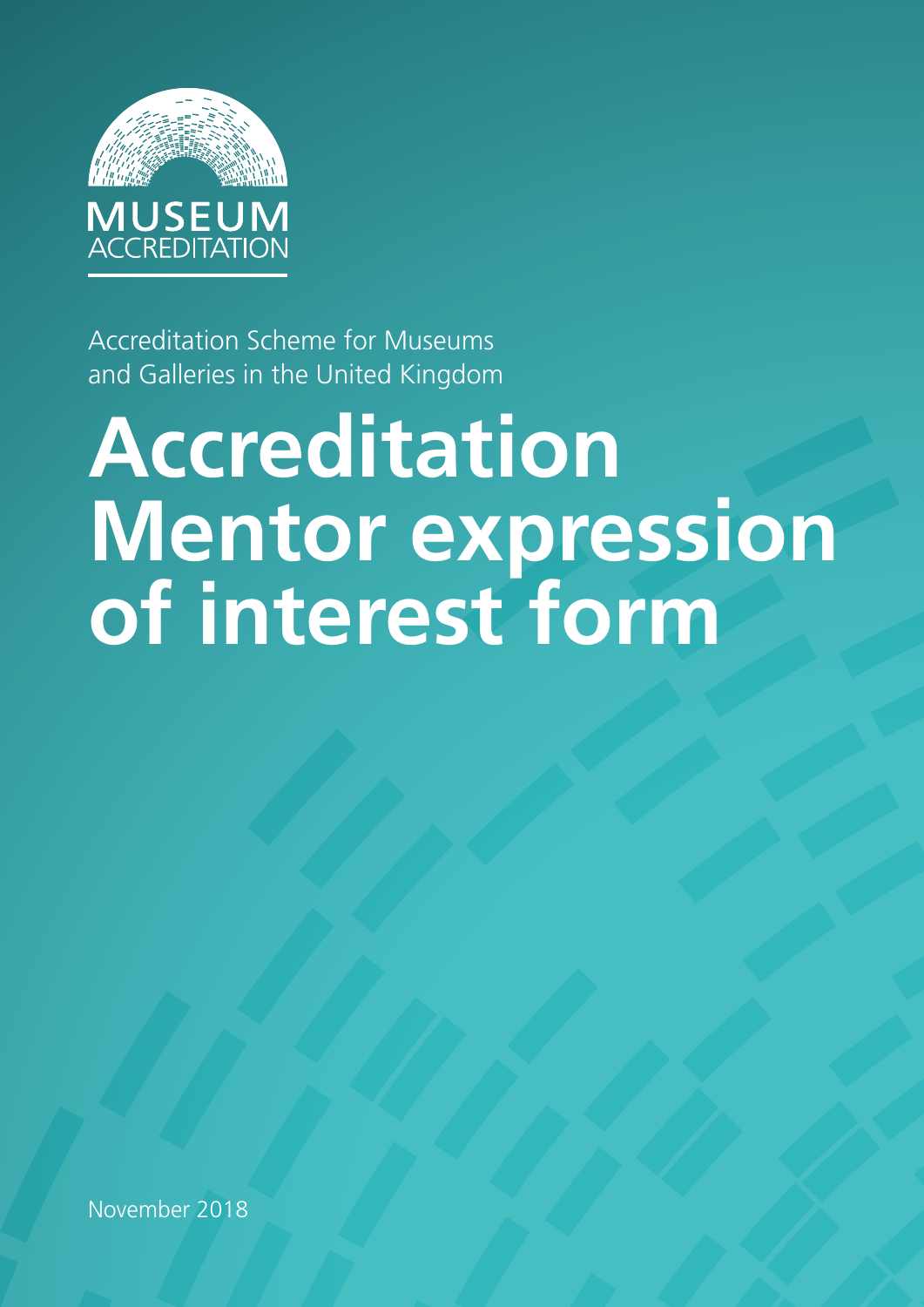## **What experience do I need?**

#### We define an Accreditation Mentor as having:

- A. At least three years working in museums, with experience at curatorial/ managerial level
- B. A commitment to your own learning and development to show you keep your knowledge, skills and experience up to date

As Accreditation covers all aspects of a museum's business it's unlikely you'll have the full range of professional skills to advise on all areas with the same level of expertise. Your experience can be across any of the three areas of requirements within the standard: organisational health, managing collections, or users and their experiences. You're not expected to be an expert on everything!

Whilst one museum professional must fulfil the role of Mentor to sign off the museum's Accreditation application, you don't have to work alone. You may invite colleagues to help on specific areas or bring relevant expertise into the museum in other ways.

## How do I become an Accreditation Mentor?

If you are interested in becoming a mentor, the first step is to complete this form.

The information you provide will be reviewed against the published eligibility criteria by your Accreditation assessing organisation.

## What happens next?

Accreditation Mentors are appointed by individual museums, but we can also help with getting started and finding a suitable match.

Once eligibility is confirmed, your contact details, key skills and the geographical areas you would be willing to work in, will, with your agreement, be made available to those museums seeking Accreditation Mentor support.

## How will my information be used?

*Any personal information you provide will be used purely for the purpose of considering eligibility as an Accreditation Mentor for the Accreditation Scheme.* 

*No personal information provided will be published unless as otherwise required by law and all data will be handled in accordance with the General Data Protection Regulation and the Data Protection Act 2018. For more information contact accreditation@artscouncil.org.uk*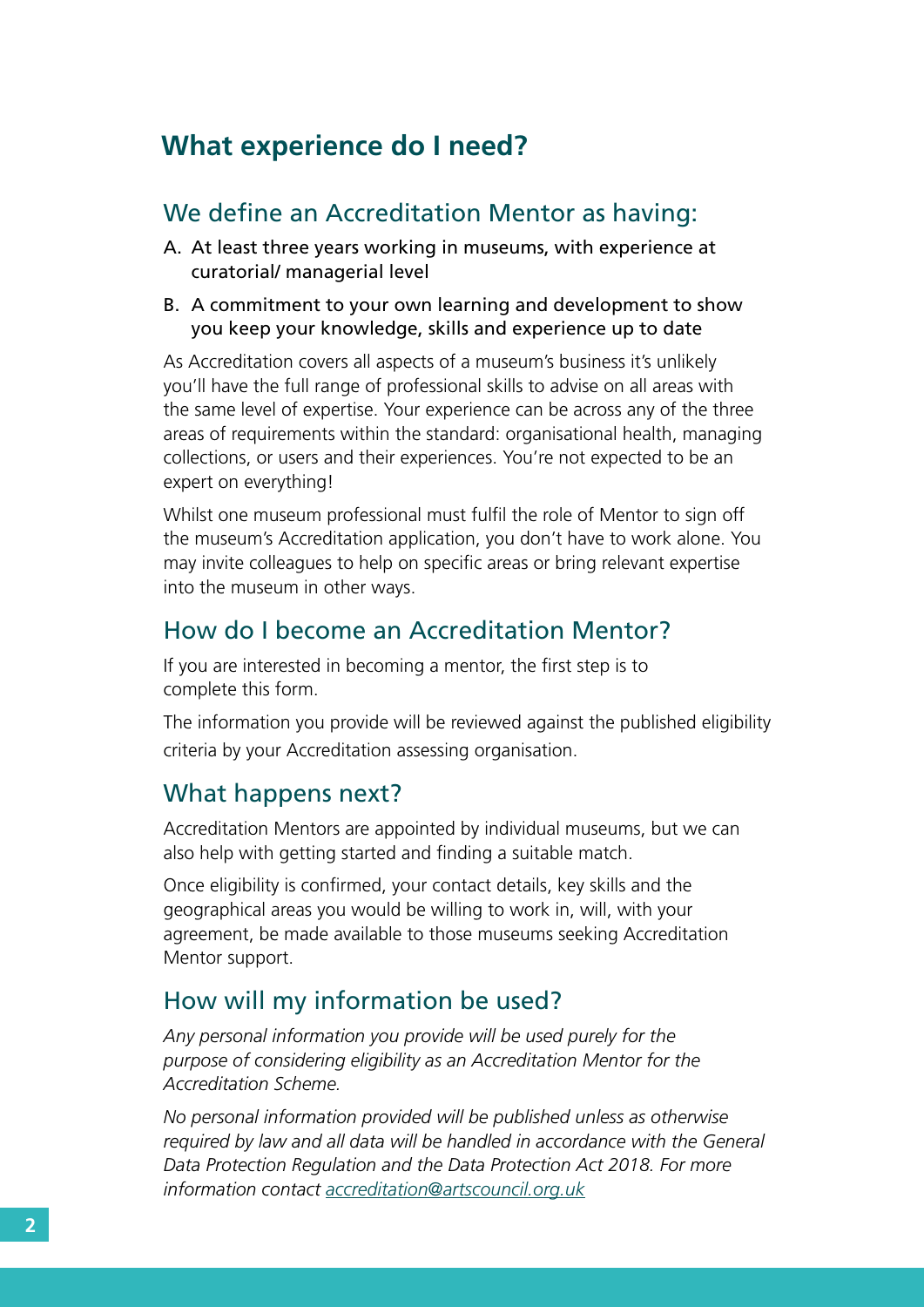# **Contact Details**

| <b>Title:</b>                                                   |                 |  |
|-----------------------------------------------------------------|-----------------|--|
| <b>First Name:</b>                                              |                 |  |
| Last name:                                                      |                 |  |
| Job title/position:                                             |                 |  |
| <b>Correspondence</b><br>address:                               |                 |  |
| <b>Postcode:</b>                                                |                 |  |
| <b>Telephone number:</b>                                        |                 |  |
| <b>Email address:</b>                                           |                 |  |
| Please indicate whether these details are personal or business: |                 |  |
| <b>Personal</b>                                                 | <b>Business</b> |  |

# **Key Skills**

Please list below those areas of activity undertaken by a museum that you consider to be your key skills:

| <b>Standard requirements</b><br><b>Tick</b> |                                                   |  |
|---------------------------------------------|---------------------------------------------------|--|
| <b>Organisational health</b>                |                                                   |  |
| 1                                           | <b>Appropriate governance and management</b>      |  |
|                                             | <b>Planning and resource planning</b>             |  |
| $\overline{\mathbf{3}}$                     | <b>Assessing and managing risks</b>               |  |
| <b>Managing collections</b>                 |                                                   |  |
| 4                                           | <b>Holding and developing collections</b>         |  |
| 5                                           | <b>Collections documentation</b>                  |  |
| 6                                           | <b>Collections care and conservation</b>          |  |
| <b>Users and their experiences</b>          |                                                   |  |
| 7                                           | <b>Museum access</b>                              |  |
| 8                                           | <b>Audience development</b>                       |  |
| 9                                           | Learning, public engagement and<br>communications |  |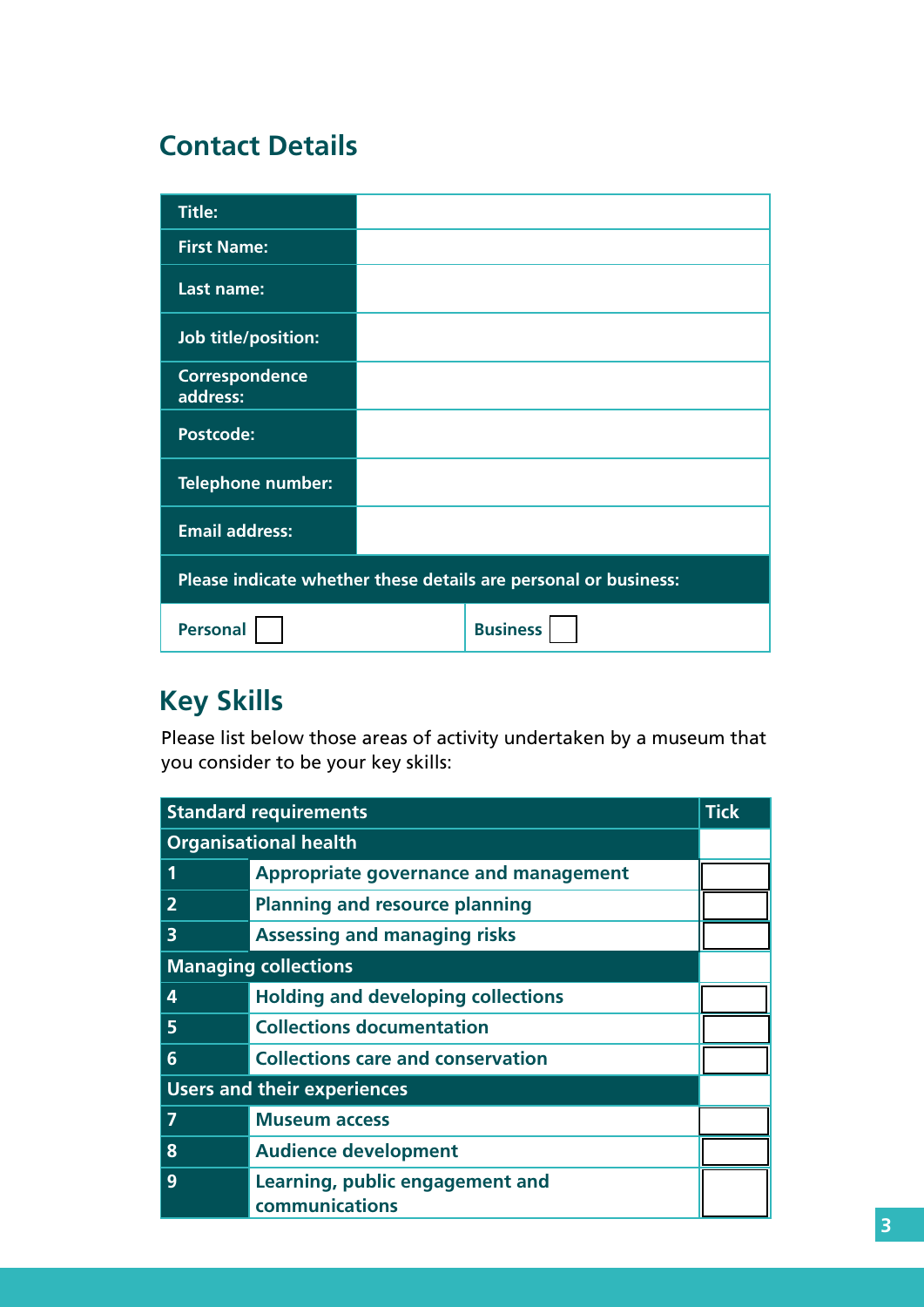# **A) Experience**

Please detail your relevant professional experience

| $\overline{\phantom{a}}$ Role                | <b>Organisation</b> | <b>Start Date</b> | <b>End date</b> |
|----------------------------------------------|---------------------|-------------------|-----------------|
|                                              |                     |                   |                 |
| <b>Brief description of responsibilities</b> |                     |                   |                 |
|                                              |                     |                   |                 |
|                                              |                     |                   |                 |
|                                              |                     |                   |                 |
|                                              |                     |                   |                 |

| Role                                         | <b>Organisation</b> | <b>Start Date</b> | <b>End date</b> |
|----------------------------------------------|---------------------|-------------------|-----------------|
|                                              |                     |                   |                 |
|                                              |                     |                   |                 |
| <b>Brief description of responsibilities</b> |                     |                   |                 |
|                                              |                     |                   |                 |
|                                              |                     |                   |                 |
|                                              |                     |                   |                 |
|                                              |                     |                   |                 |
|                                              |                     |                   |                 |
|                                              |                     |                   |                 |

| Role                                         | <b>Organisation</b> | <b>Start Date</b> | <b>End date</b> |
|----------------------------------------------|---------------------|-------------------|-----------------|
|                                              |                     |                   |                 |
| <b>Brief description of responsibilities</b> |                     |                   |                 |
|                                              |                     |                   |                 |
|                                              |                     |                   |                 |
|                                              |                     |                   |                 |
|                                              |                     |                   |                 |

| <b>Role</b> | <b>Organisation</b>                          | <b>Start Date</b> | <b>End date</b> |
|-------------|----------------------------------------------|-------------------|-----------------|
|             |                                              |                   |                 |
|             | <b>Brief description of responsibilities</b> |                   |                 |
|             |                                              |                   |                 |
|             |                                              |                   |                 |
|             |                                              |                   |                 |
|             |                                              |                   |                 |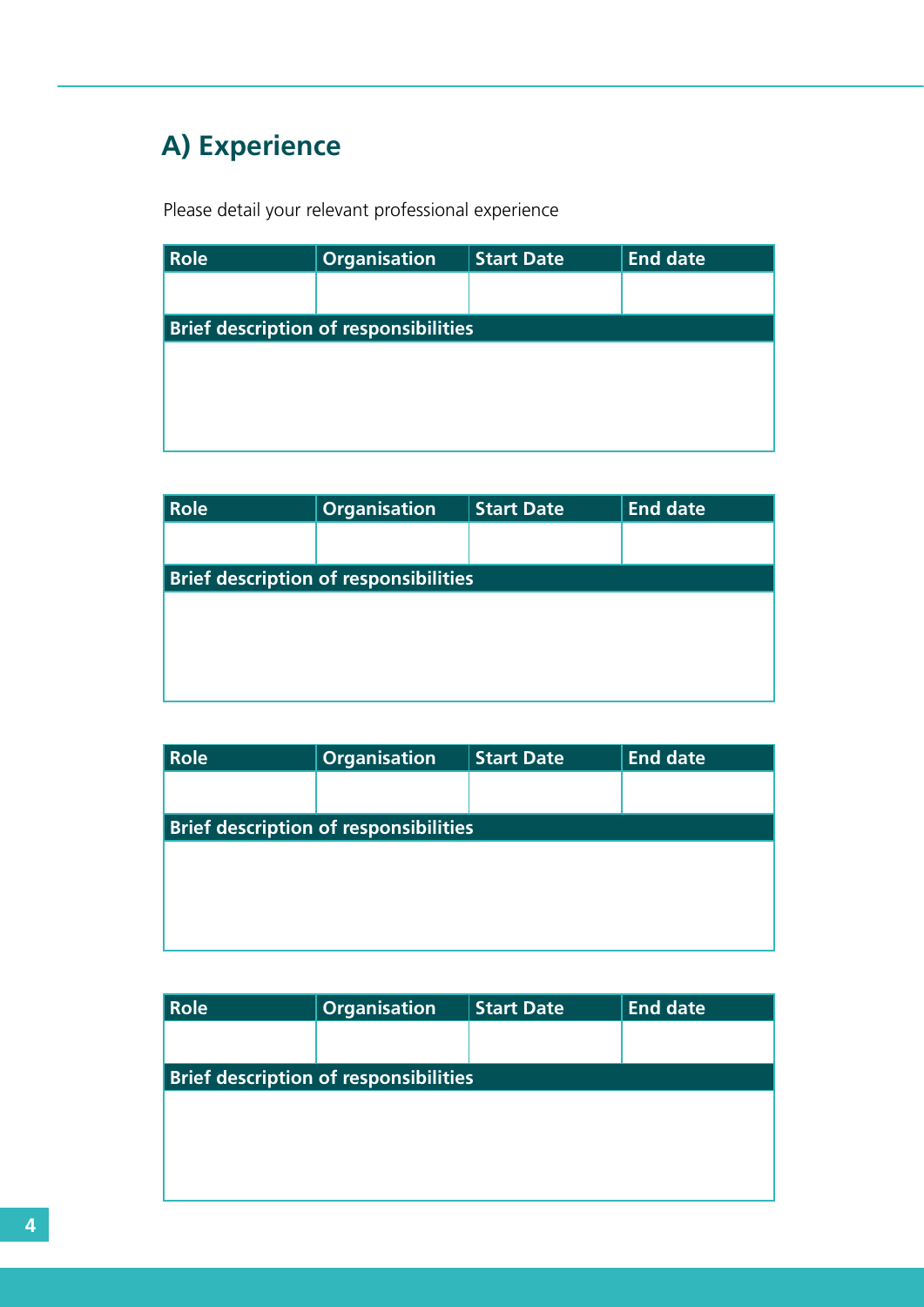# **B) Learning and development**

To meet the criteria, you'll need to provide evidence that you're committed to your learning and development by keeping your museum skills, knowledge and experience up to date.

• We'll ask for some examples of how you're keeping up to date with your professional knowledge, skills and sector trends.

You could attach your CV, a learning log, tracker, or CPD plan if that's easiest.

Alternatively, please describe a few examples here of what you have learnt and how you might apply it to your mentoring role.

| Learning log |                                                      |                                                     |  |
|--------------|------------------------------------------------------|-----------------------------------------------------|--|
| <b>Date</b>  | What was the<br>development or<br>learning activity? | What did you learn<br>or how might you<br>apply it? |  |
|              |                                                      |                                                     |  |
|              |                                                      |                                                     |  |
|              |                                                      |                                                     |  |
|              |                                                      |                                                     |  |
|              |                                                      |                                                     |  |

## Where would you like to mentor a museum?

Museums are responsible for finding their own mentor but we can help give you more information about how to go about this and what's involved.

Let us know which country, region or area you'd like to mentor in.

*For example, UK, Scotland, South West*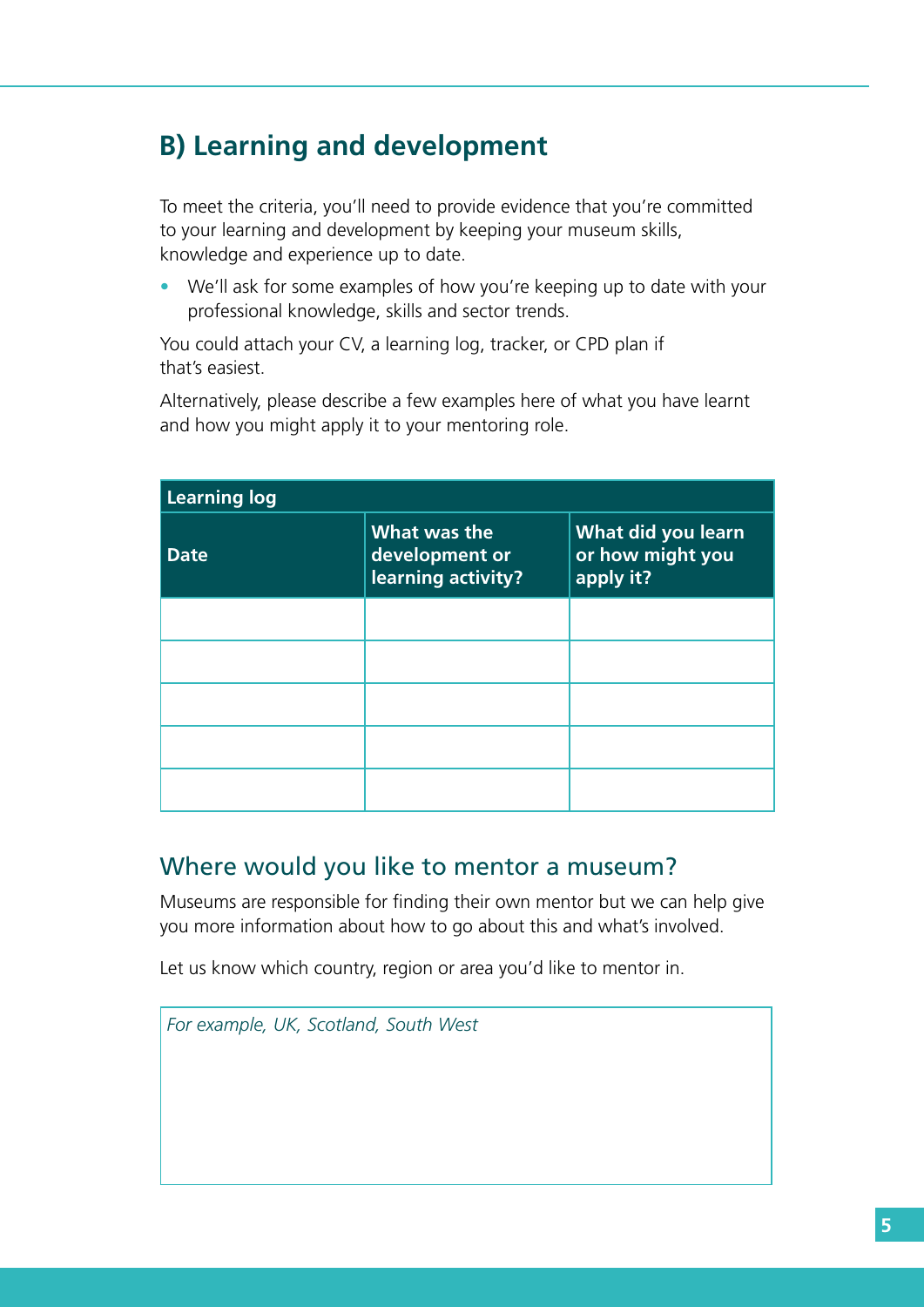# **A) Declaration**

| Signed: |  |
|---------|--|
| Name:   |  |
| Date:   |  |

#### Who do I contact?

Send the completed form to your relevant Accreditation assessing organisation.

#### **Arts Council England**

Email to accreditation@artscouncil.org.uk www.artscouncil.org.uk/supporting-arts-museums-and-libraries/museumsaccreditation-scheme

#### **Museums Galleries Scotland**

Email to accreditation@museumsgalleriesscotland.org.uk www.museumsgalleriesscotland.org.uk/accreditation-recognition/

#### **Welsh Government**

Email to mald@gov.wales (English) Email to mald@llyw.cymru (Welsh) gov.wales/topics/culture-tourism-sport/museums-archives-libraries/museums/ accreditation/

#### **Northern Ireland Museums Council**

Email to devofficer@nimc.co.uk www.nimc.co.uk/accreditation/